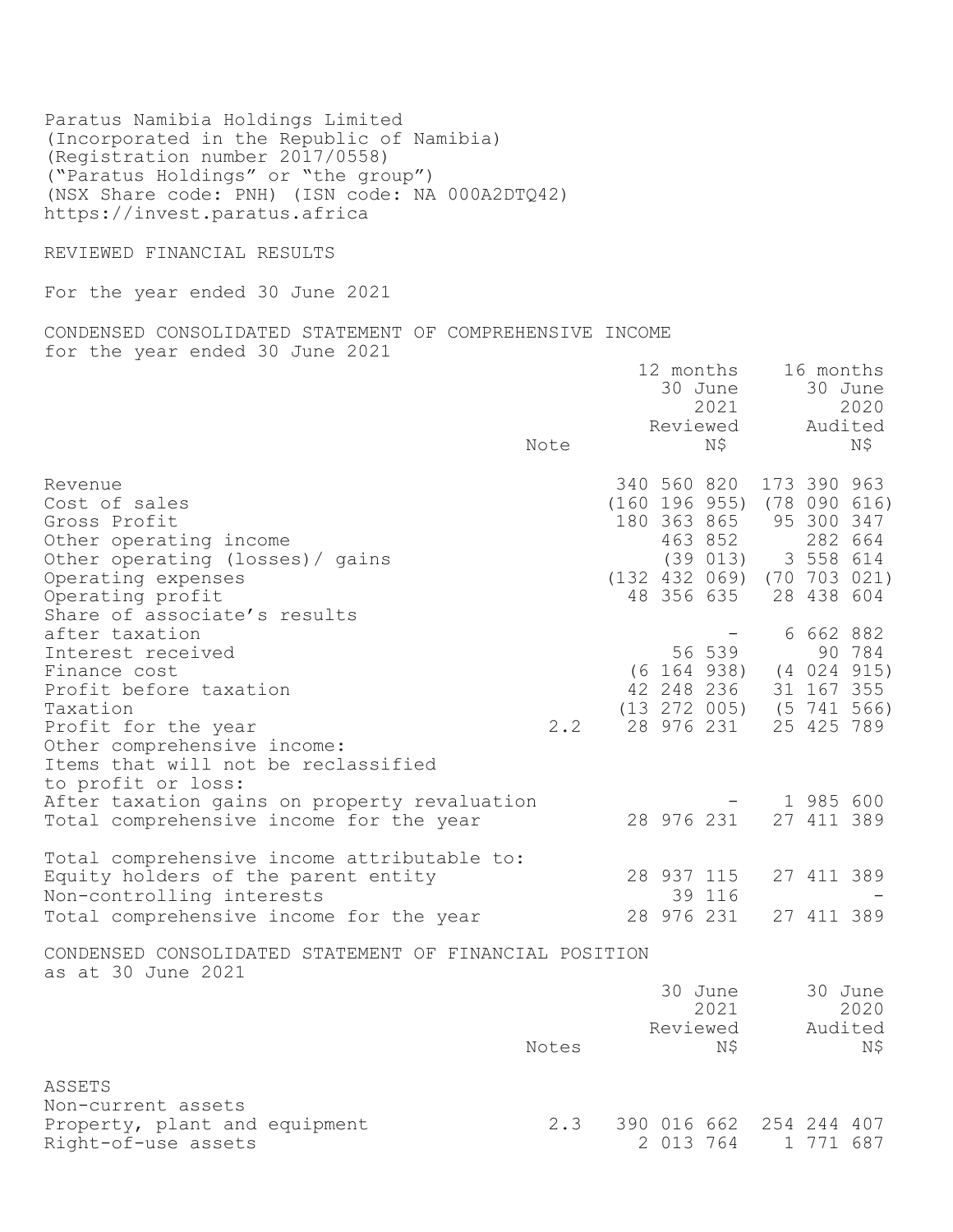| Intangible assets<br>Loans to related parties                                     | 2.4 |   |            | 296 488 834                                   |   | 297 156 674               | 220 231             |
|-----------------------------------------------------------------------------------|-----|---|------------|-----------------------------------------------|---|---------------------------|---------------------|
|                                                                                   |     |   |            | 688 519 260                                   |   | 553 392 999               |                     |
| Current assets<br>Finance lease receivables<br>Inventories                        |     |   |            | 4 0 8 8<br>18 755 187                         |   | 13 735 126                | 103 163             |
| Loans to related parties                                                          |     |   |            | 216 372                                       |   |                           | 600 000             |
| Trade and other receivables<br>Investments at fair value                          | 2.5 |   |            | 40 022 452<br>159 856 281                     |   | 29 922 149<br>115 096 827 |                     |
| Current taxation receivable                                                       |     |   |            | 3 509 125                                     |   | 1 972 681                 |                     |
| Cash and cash equivalents                                                         |     |   |            | 11 049 026                                    |   | 20 965 432                |                     |
| TOTAL ASSETS                                                                      |     |   |            | 233 412 531 182 395 378<br>921 931 791        |   | 735 788 377               |                     |
| EQUITY AND LIABILITIES                                                            |     |   |            |                                               |   |                           |                     |
| Share Capital                                                                     |     |   |            | 500 674 703                                   |   | 486 911 828               |                     |
| Non-distributable reserves                                                        |     |   |            | 1 985 600                                     |   | 1 985 600                 |                     |
| Distributable reserves<br>Non-controlling interest                                |     |   |            | 47 575 481<br>222 192                         |   | 28 382 990                |                     |
|                                                                                   |     |   |            | 550 457 976                                   |   | 517 280 418               |                     |
| Non-current liabilities                                                           |     |   |            |                                               |   |                           |                     |
| Loans from related parties                                                        |     |   |            | 266 004                                       |   |                           |                     |
| Borrowings<br>Lease liabilities                                                   | 3.3 |   |            | 200 000 000 64 889 735<br>1 392 845 1 364 059 |   |                           |                     |
| Contract liabilities                                                              |     |   |            | 88 444 920                                    |   | 79 480 705                |                     |
| Deferred taxation                                                                 |     |   |            | 23 697 735                                    |   | 10 425 730                |                     |
| Current liabilities                                                               |     |   |            | 313 801 504                                   |   | 156 160 229               |                     |
| Trade and other payables                                                          |     |   |            | 33 878 028                                    |   | 27 043 162                |                     |
| Borrowings                                                                        | 3.3 |   |            | 478 275                                       |   | 14 994 478                |                     |
| Lease liabilities                                                                 |     |   |            | 1 104 298                                     |   | 1 048 768                 |                     |
| Contract liabilities                                                              |     | 9 |            | 216 668                                       | 8 | 831 084                   |                     |
| Provisions                                                                        |     | 8 |            | 860 735                                       | 5 | 648 675                   |                     |
| Bank overdraft                                                                    |     | 4 |            | 096 006                                       |   |                           | 43 001              |
| Dividends payable                                                                 |     |   |            | 38 301                                        |   | 4 738 562                 |                     |
|                                                                                   |     |   | 57 672 311 |                                               |   | 62 347 730                |                     |
| TOTAL EQUITY AND LIABILITIES                                                      |     |   |            | 921 931 791 735 788 377                       |   |                           |                     |
| CONDENSED CONSOLIDATED STATEMENT OF CASH FLOWS<br>for the year ended 30 June 2021 |     |   |            |                                               |   |                           |                     |
|                                                                                   |     |   |            | 30 June                                       |   |                           | 30 June             |
|                                                                                   |     |   |            | 2021<br>Reviewed                              |   |                           | 2020<br>Audited     |
|                                                                                   |     |   |            | N\$                                           |   |                           | N\$                 |
| CASH FLOWS FROM OPERATING ACTIVITIES<br>Cash generated from operating             |     |   |            |                                               |   |                           |                     |
| activities                                                                        |     |   |            | 91 742 756                                    |   |                           | 65 836 265          |
| Cash generated by operations                                                      |     |   |            | 95 186 318 60 696 473                         |   |                           |                     |
| Interest paid                                                                     |     |   |            | $(6 014 275)$ $(3 850 172)$                   |   |                           |                     |
| Interest received<br>Dividend income                                              |     |   |            | 56 539<br>4 050 618                           |   |                           | 90 784<br>9 052 815 |
| Tax paid                                                                          |     |   |            | $(1\ 536\ 444)$ $(153\ 635)$                  |   |                           |                     |
| Cash flows used in investing activities                                           |     |   |            | $(210 055 879)$ $(35 669 315)$                |   |                           |                     |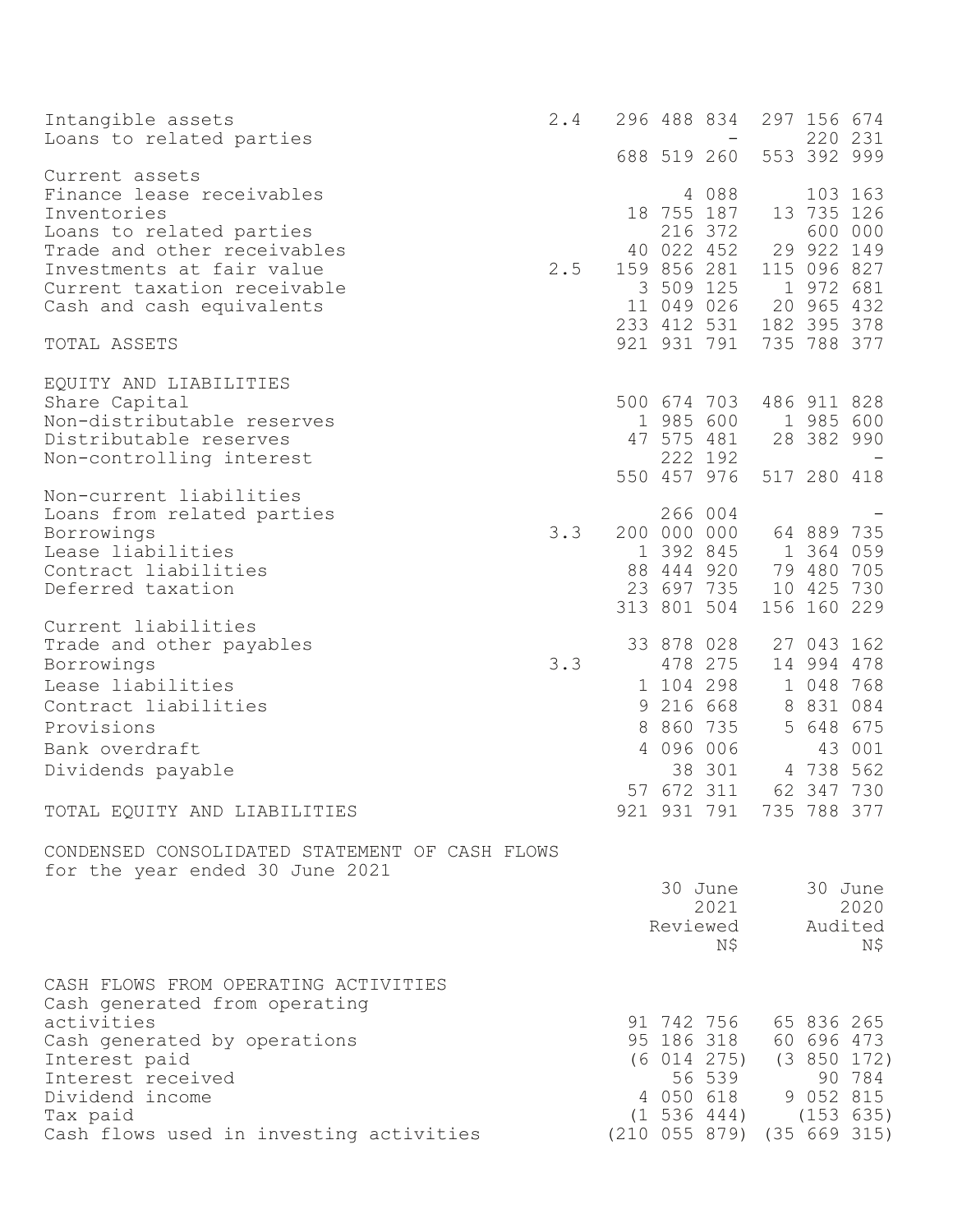| Cash flows generated / (used) in financing<br>activities                                                                                                  |             |            |                            |                                  |           |                               |             |      | 105 830 333                        |                    | (8856247)           |             |                                               |
|-----------------------------------------------------------------------------------------------------------------------------------------------------------|-------------|------------|----------------------------|----------------------------------|-----------|-------------------------------|-------------|------|------------------------------------|--------------------|---------------------|-------------|-----------------------------------------------|
| Net (decrease) / increase in cash and cash<br>equivalents                                                                                                 |             |            |                            |                                  |           |                               |             |      | (12 482 791) 21 310 703            |                    |                     |             |                                               |
| Cash and Cash equivalents at the beginning of<br>the year                                                                                                 |             |            |                            |                                  |           |                               |             |      | 20 922 431                         |                    |                     | 186 325     |                                               |
| Effect of exchange rate on cash and<br>cash equivalents                                                                                                   |             |            |                            |                                  |           |                               |             |      | $(1 486 620)$ $(574 597)$          |                    |                     |             |                                               |
| CASH AND CASH EQUIVALENTS AT THE END<br>OF THE YEAR                                                                                                       |             |            |                            |                                  |           |                               |             |      | 6 953 020                          |                    | 20 922 431          |             |                                               |
| CONDENSED CONSOLIDATED STATEMENT OF CHANGES IN EQUITY<br>for the year ended 30 June 2021                                                                  |             |            |                            |                                  |           |                               |             |      |                                    |                    |                     |             |                                               |
|                                                                                                                                                           |             |            | Total<br>share<br>capital  |                                  |           | Distri-<br>reserves           | butable     | Non- | butable Distri- controlling        | $Non-$<br>interest |                     |             | Total                                         |
|                                                                                                                                                           |             |            | Ν\$                        |                                  |           | N\$                           | reserves    | Ν\$  |                                    | Ν\$                |                     |             | Ν\$                                           |
| Audited balance at                                                                                                                                        |             |            |                            |                                  |           |                               |             |      |                                    |                    |                     |             |                                               |
| 1 March 2019<br>Issue of shares<br>Dividends paid<br>Profit for the year                                                                                  |             |            | 292 408 222<br>194 503 606 |                                  | 7 695 764 | $(4\ 738\ 562)$<br>25 425 789 |             |      |                                    |                    |                     | 25 425 789  | 300 103 986<br>194 503 606<br>$(4\ 738\ 562)$ |
| Other comprehensive<br>income                                                                                                                             |             |            |                            |                                  |           |                               | 1 985 600   |      |                                    |                    |                     | 1 985 600   |                                               |
| Audited balance at<br>1 July 2020                                                                                                                         | 486 911 828 |            |                            |                                  |           | 28 382 990                    | 1 985 600   |      |                                    |                    |                     | 517 280 418 |                                               |
| Cross-holding shares                                                                                                                                      |             |            |                            |                                  |           |                               |             |      |                                    |                    |                     |             |                                               |
| disposed of during<br>the year<br>Acquisition of                                                                                                          |             | 13 762 875 |                            |                                  |           |                               |             |      |                                    |                    |                     | 13 762 875  |                                               |
| Subsidiary<br>Dividends                                                                                                                                   |             |            |                            |                                  |           | $(9\ 744\ 625)$               |             |      |                                    | 183 076            |                     |             | 183 076<br>(9744625)                          |
| Profit for the year<br>Other comprehensive                                                                                                                |             |            |                            |                                  |           | 28 937 115                    |             |      |                                    | 39 116             |                     |             | 28 976 231                                    |
| income<br>Reviewed balance                                                                                                                                |             |            |                            |                                  |           |                               |             |      |                                    |                    |                     |             |                                               |
| 30 June 2021                                                                                                                                              |             |            |                            | 500 674 703 47 575 481 1 985 600 |           |                               |             |      |                                    |                    | 222 192 550 457 975 |             |                                               |
| 1. OTHER INFORMATION                                                                                                                                      |             |            |                            |                                  |           |                               |             |      | 30 June                            | 2021               |                     |             | 30 June<br>2020                               |
|                                                                                                                                                           |             |            |                            |                                  |           |                               | Notes       |      | Reviewed                           |                    |                     |             | Audited                                       |
| Number of shares in issue<br>Net asset value per share (cents per share)<br>Listed market price per share (cents per share)<br>Premium to net asset value |             |            |                            |                                  |           |                               | $2 \cdot 2$ |      | 48 723 123<br>1 129.77<br>1 200.00 | 6.22%              |                     |             | 47 385 622<br>1 091.64<br>1 100.00<br>0.77%   |
| Capital commitments (including approved<br>but not contracted)                                                                                            |             |            |                            |                                  |           |                               |             |      | N\$318,8 million N\$323 million    |                    |                     |             |                                               |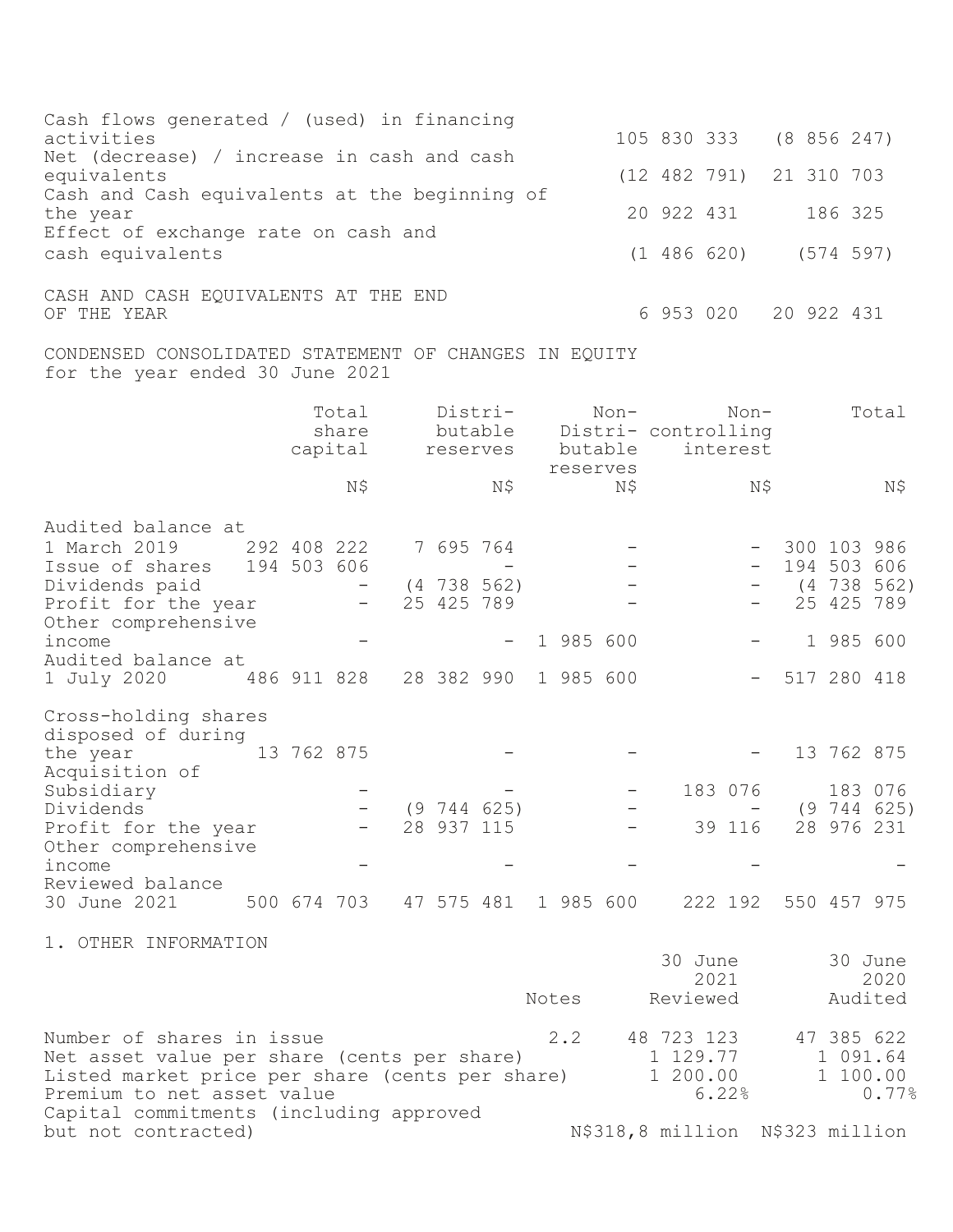| Market capitalisation                           |     |        | N\$584 677 476 N\$535 954 353 |
|-------------------------------------------------|-----|--------|-------------------------------|
| Basic earnings per share (cents)                | 2.2 | 59.80  | 71.27                         |
| Headline earnings per share (cents)             | 2.2 | 57.86  | 67.29                         |
| Dividends per share (cents)                     |     | 20.00  | 10.00                         |
| EBITDA                                          |     |        | N\$94 441 622 N\$55 148 095   |
| EBITDA per share (cents)                        |     | 195.18 | 154.58                        |
| Net Debt / EBITDA (not more than $3.5x$ )       |     | 1.87   | 1.31                          |
| EBITDA interest cover rate (not less than 2.5x) |     | 15.32  | 13.70                         |

2. NOTES TO THE FINANCIAL RESULTS

### 2.1 Basis of preparation

The reviewed condensed consolidated financial statements for the year ending 30 June 2021, from which this information is derived, is prepared in accordance with the requirements of the NSX Listings Requirements for provisional reports and the requirements of the Companies Act of Namibia. This announcement is not itself reviewed. The Listings Requirements require provisional reports to be prepared according to the framework concepts and the measurement and recognition requirements of International Financial Reporting Standards (IFRS) and to also, as a minimum, contain the information required by IAS34 Interim Financial Reporting. The accounting policies applied in the preparation of the condensed consolidated financial statements are in terms of IFRS and are consistent with those applied in the previous annual financial statements, except for the adoption of new or revised accounting standards as set out in the annual condensed financial statements. Selected explanatory notes are included to explain events and transactions that are significant to an understanding of the changes in financial position and performance since the last annual condensed financial statements.

2.2. Basic and Headline earnings per ordinary share

|                                    | 30 June    | 30 June    |
|------------------------------------|------------|------------|
|                                    | 2021       | 2020       |
|                                    | Reviewed   | Audited    |
| Shares in issue                    |            |            |
| Total number of shares in issue    | 48 723 123 | 47 385 623 |
| Weighted number of shares in issue | 48 386 000 | 35 675 523 |

The crossholding of 1 337 500 shares held by the subsidiary in the holding company resulted in a decrease of the consolidated shares at 30 June 2020. Paratus Telecommunications (Pty) Ltd (Paratus Namibia) sold the crossholding shares (1 337 500 shares) on 1 October 2020, which increased the consolidated shares in issue to 48 723 123. This disposal of shares resulted in a profit on disposal amounting to N\$882 750, included under other operating gains.

The basic earnings and headline earnings per share for the year ended 30 June 2021 are calculated as follows:

|                                                                                     | 30 June<br>2021<br>Reviewed<br>ΝS | 30 June<br>2020<br>Audited<br>N\$ |
|-------------------------------------------------------------------------------------|-----------------------------------|-----------------------------------|
| Earnings<br>Profit for the year attributable to the<br>equity holders of the parent | 28 937 115 25 425 789             |                                   |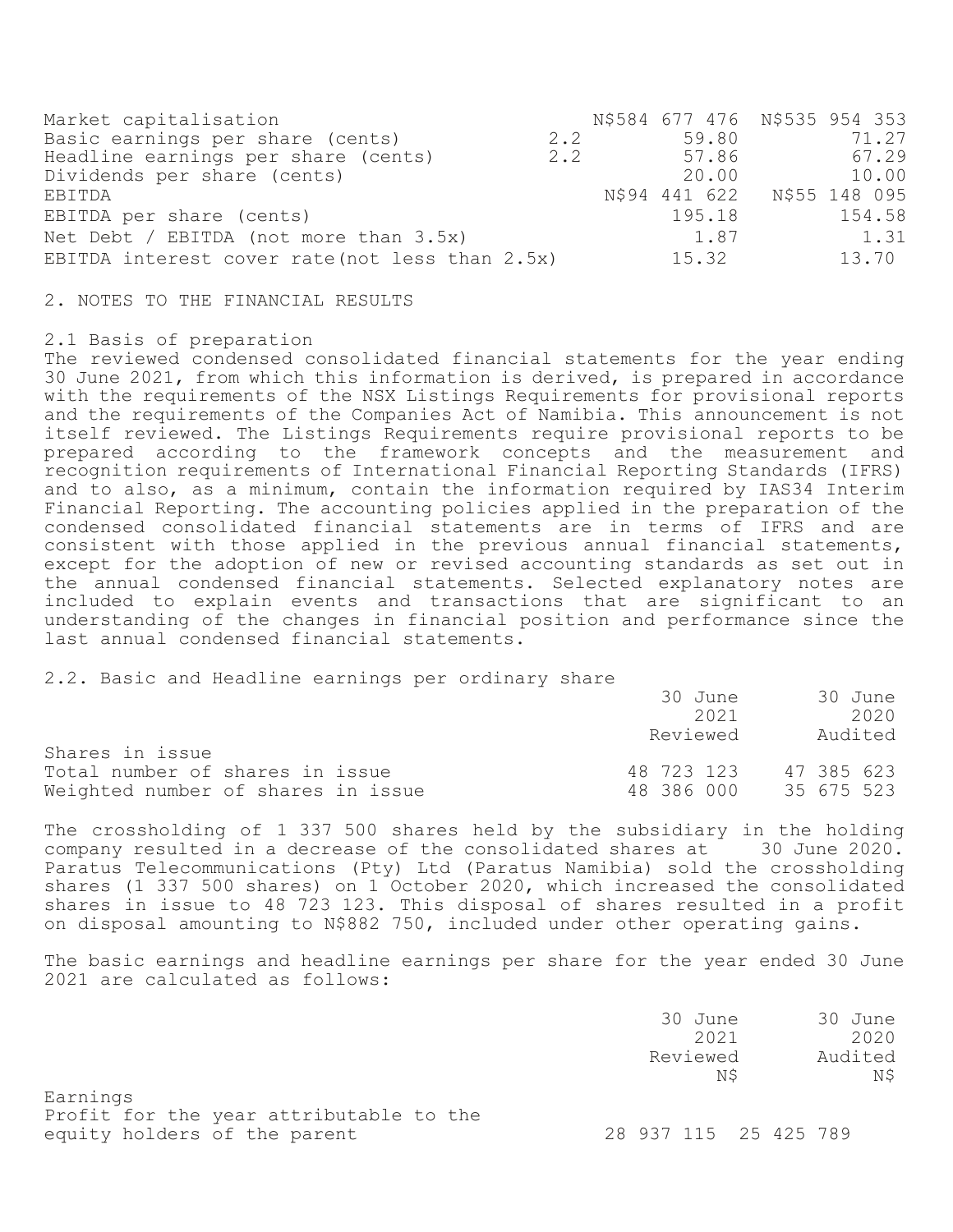| Headline adjustments:<br>After taxation (profit) / loss on sale<br>of property, plant and equipment<br>Profit on disposal of shares<br>Gain on lease modification<br>Gain on deemed disposal of investment<br>in associate                                                                                      | $(57 \t745)$<br>1 304<br>(882 750)<br>(499 568)<br>(923 021)                                                                                       |  |
|-----------------------------------------------------------------------------------------------------------------------------------------------------------------------------------------------------------------------------------------------------------------------------------------------------------------|----------------------------------------------------------------------------------------------------------------------------------------------------|--|
| Headline earnings                                                                                                                                                                                                                                                                                               | 27 996 620 24 004 504                                                                                                                              |  |
| Basic earnings per ordinary share (cents)<br>Headline earnings per ordinary share (cents)                                                                                                                                                                                                                       | 59.80<br>71.27<br>57.86<br>67.26                                                                                                                   |  |
| 2.3 Property, plant and equipment                                                                                                                                                                                                                                                                               |                                                                                                                                                    |  |
|                                                                                                                                                                                                                                                                                                                 | 30 June<br>30 June<br>2021<br>2020<br>Reviewed<br>Audited<br>N\$<br>Ν\$                                                                            |  |
| Net book value at the beginning of the year<br>Addition through business combination<br>Capital expenditure<br>Disposals<br>Depreciation<br>Net book value at the end of the year                                                                                                                               | 254 244 407<br>381 213<br>231 786 691<br>178 109 670 38 933 449<br>(63 431)<br>(18946)<br>$(38 568 908)$ $(16 269 281)$<br>390 016 662 254 244 407 |  |
| 2.4 Intangible assets                                                                                                                                                                                                                                                                                           | 30 June<br>30 June<br>2021<br>2020<br>Reviewed<br>Audited<br>Ν\$<br>Ν\$                                                                            |  |
| Net book value at the beginning of the year<br>Addition through business combination<br>Capital expenditure<br>Amortisation<br>Net book value at the end of the year                                                                                                                                            | 297 156 674<br>1 881 668<br>300 146 349<br>4 086 289<br>187 506<br>$(6 635 797)$ $(3 177 181)$<br>296 488 834<br>297 156 674                       |  |
| 2.5 Investments at fair value<br>Investments at fair value amounting to N\$159,9 million (30 June 2020: N\$115<br>million) consist of investments in money market funds, which earned dividends<br>of N\$4,050 million (30 June 2020: N\$9, 053 million). The dividends received<br>are included under revenue. |                                                                                                                                                    |  |
| Investments at fair value are short term in nature and classified as level 2<br>financial instruments. Level 2 financial instruments are valued at prices<br>relative to prices in the market.                                                                                                                  |                                                                                                                                                    |  |
| 3. DIRECTORS' COMMENTARY                                                                                                                                                                                                                                                                                        |                                                                                                                                                    |  |
| 3.1 The market and prospects                                                                                                                                                                                                                                                                                    |                                                                                                                                                    |  |

According to the Bank of Namibia Economic Outlook Report, the growth forecast of Namibia for 2021 has been revised down from 2.7% to 1.4%. The revision is largely driven by lower anticipated diamond output for 2021, as well as the slow vaccine roll-out and re-imposition of some lockdown measures. Stronger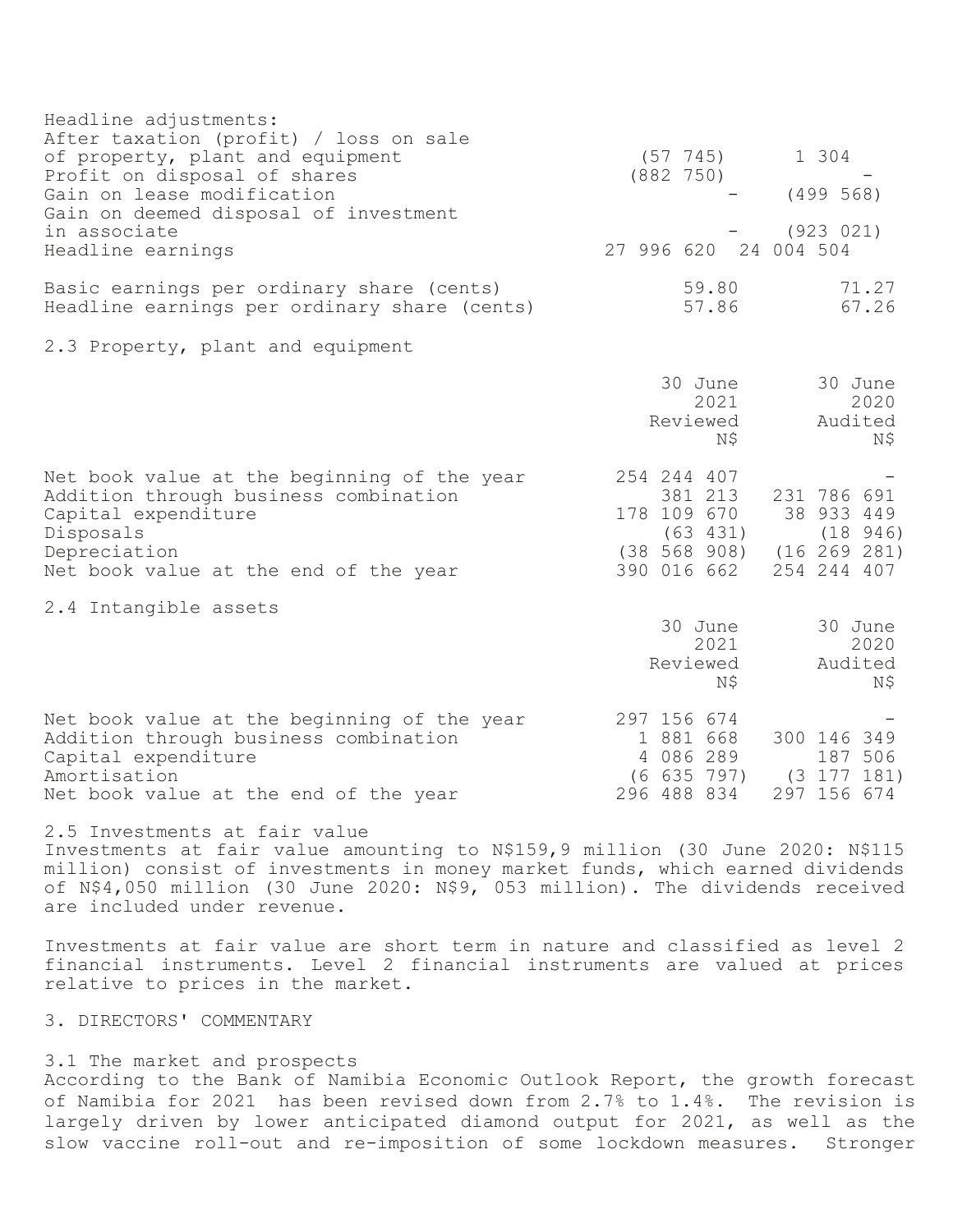mining output is expected to result in stronger growth of 3.4% in 2022. The report further indicates, growth of 17.4% was experienced in the Information and Communication sector during 2020. This growth is expected to ease to 7.8% for 2021.

For the financial year ending 30 June 2021, Paratus Namibia, the operating entity, realised recurring revenue of N\$305.1 million (June 2020: N\$283 million) which represents a growth of 7.8% on a like-for-like basis. Non-recurring revenue, which represents customer premises Local Area Network installations and equipment sales amounts to N\$30.8 million (June 2020: N\$51.7 million). This represents a decline of 40.4% on a like-for-like basis. The decline is attributable to the slowdown in the construction of new commercial buildings as a result of the weak local economy.

The net profit before taxation, for the operating entity, for the same period amounts to N\$40.8 million (June 2020: N\$33.4 million) and earnings before interest, taxation, depreciation and amortisation ("EBITDA") amounts to N\$94.4 million (June 2020: N\$83 million). This represents growth of 22.2% and 12.2%, respectively on a like-for-like basis.

Management considers EBITDA as an important operational performance measure, as it mirrors the company's ability to generate cash flows from operations. The disparity between profit after taxation and EBITDA stems from the large depreciation charge recorded on infrastructure deployed. The growth in the operating results mainly stems from the growth in recurring revenue and improved operating margins.

# 3.2 Capital projects

During the financial year ending 30 June 2021, Paratus Namibia, the operating entity, incurred capital expenditure amounting to N\$178 million (2020: N\$101 million over 16 months) which were funded from cash reserves and operational cash flows.

### Data center

The acquisition of the erf to construct the data center (Tier-3 by design), has been finalised. The total cost of the erf amounts to N\$9,3 million. Construction has commenced. The project is expected to be completed during the third quarter of 2022 at a total cost of N\$123 million. Total capital expenditure towards this project at year-end amounts to N\$18 million.

### • Fiber

A total of 342km new fiber ducts have been installed for the financial year ending June 2021. Windhoek suburbs, which include Eros, Klein Windhoek, Ludwigsdorf, Luxury Hill, Olympia, Kleine Kuppe, Prosperita, major routes in Pioneerspark, Cimbebasia and Academia were completed and now have access to fiber connectivity.

Fiber was also rolled out in Kramersdorf in Swakopmund as well as Meersig in Walvis Bay.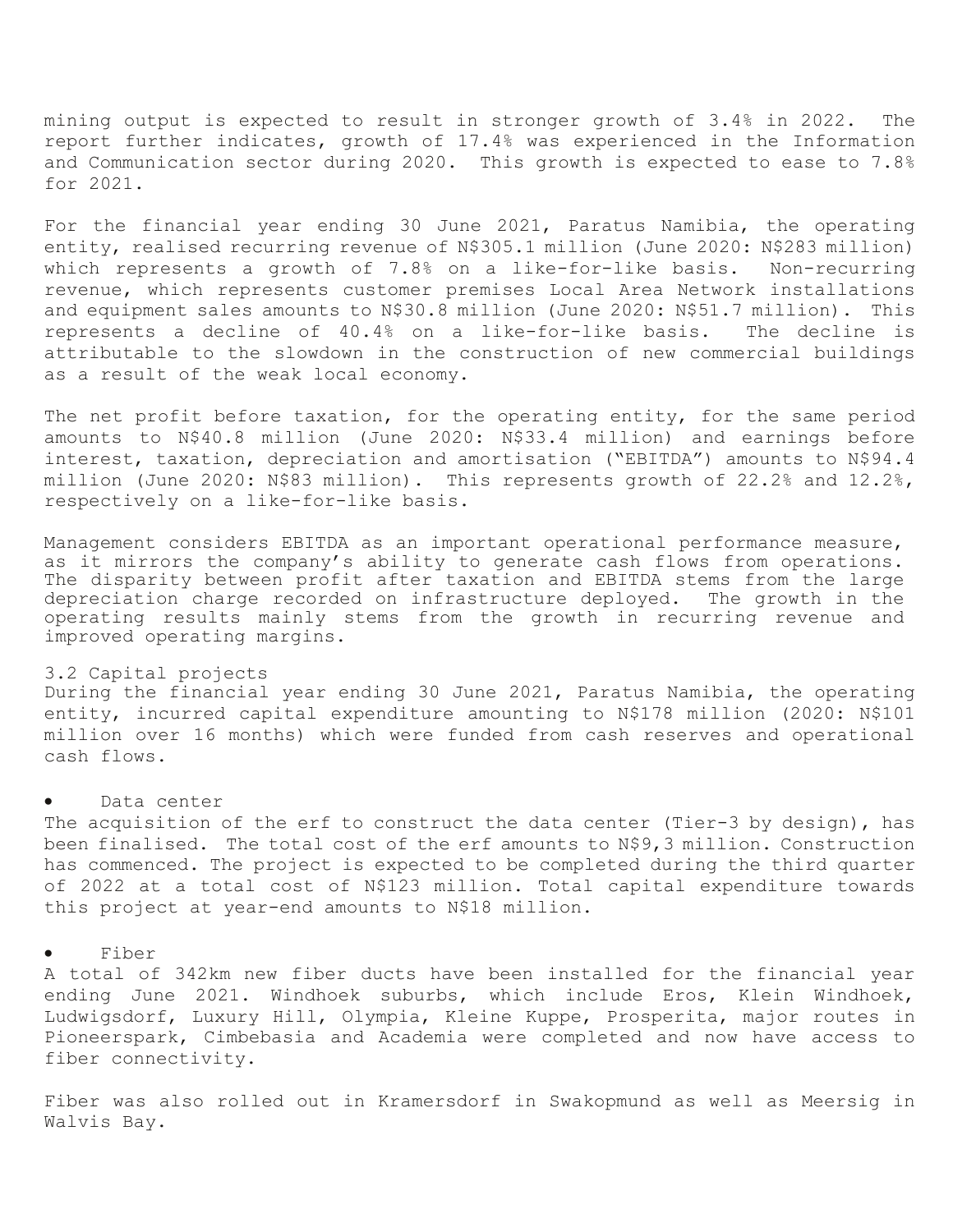Phase 1 and 2 was completed in Grootfontein and the first customers were connected successfully.

Major expansions were done in Otjiwarongo which has resulted in healthy and continued growth.

New subscribers continued to join the network to the extent that backhaul capacity between Fiber Points of Presence had to be increased ten-fold to accommodate the growth.

## • SkyFi

Expansions were done to include Ondangwa and Katima Mulilo. A total of 24 new sectors were added to the network to accommodate the growth.

#### • LTE

Additional sites were added to improve coverage and improve customer experience.

Cable Landing Station Construction of the shell was completed and major systems installed as well as fronthaul trenching to the beach landing point have commenced.

Project - Golden Strip

The project consists of the installation of fiber backhaul between three major Northern towns of Namibia, which include Ondangwa, Ongwediva and Oshakati. The project also includes the installation of fiber access along the main routes in the towns, rolling out LTE and SkyFi infrastructure.

The fiber backhaul installation commenced together with site preparation and acquisition to house the LTE and SkyFi base stations.

3.3 Funding

During May 2021 Paratus Holdings established an NSX approved N\$1 billion Domestic Medium-Term Note Programme pursuant to a Programme Memorandum. During June 2021 a first tranche of N\$200 million was raised through the Domestic Medium-Term Notes Programme.

The N\$200 million raised consist of the following:

• N\$175 million in Senior Unsecured Floating Rate Notes maturing on 18 June 2024 and bearing interest at 300 basis points above the 3 Month ZAR JIBAR rate; and

N\$25 million in Senior Unsecured Floating Rate Notes maturing on 18 June 2026 and bearing interest at 325 basis points above the 3 Month ZAR JIBAR rate.

The interest that has accrued on these borrowings at year-end amounts to N\$478 275.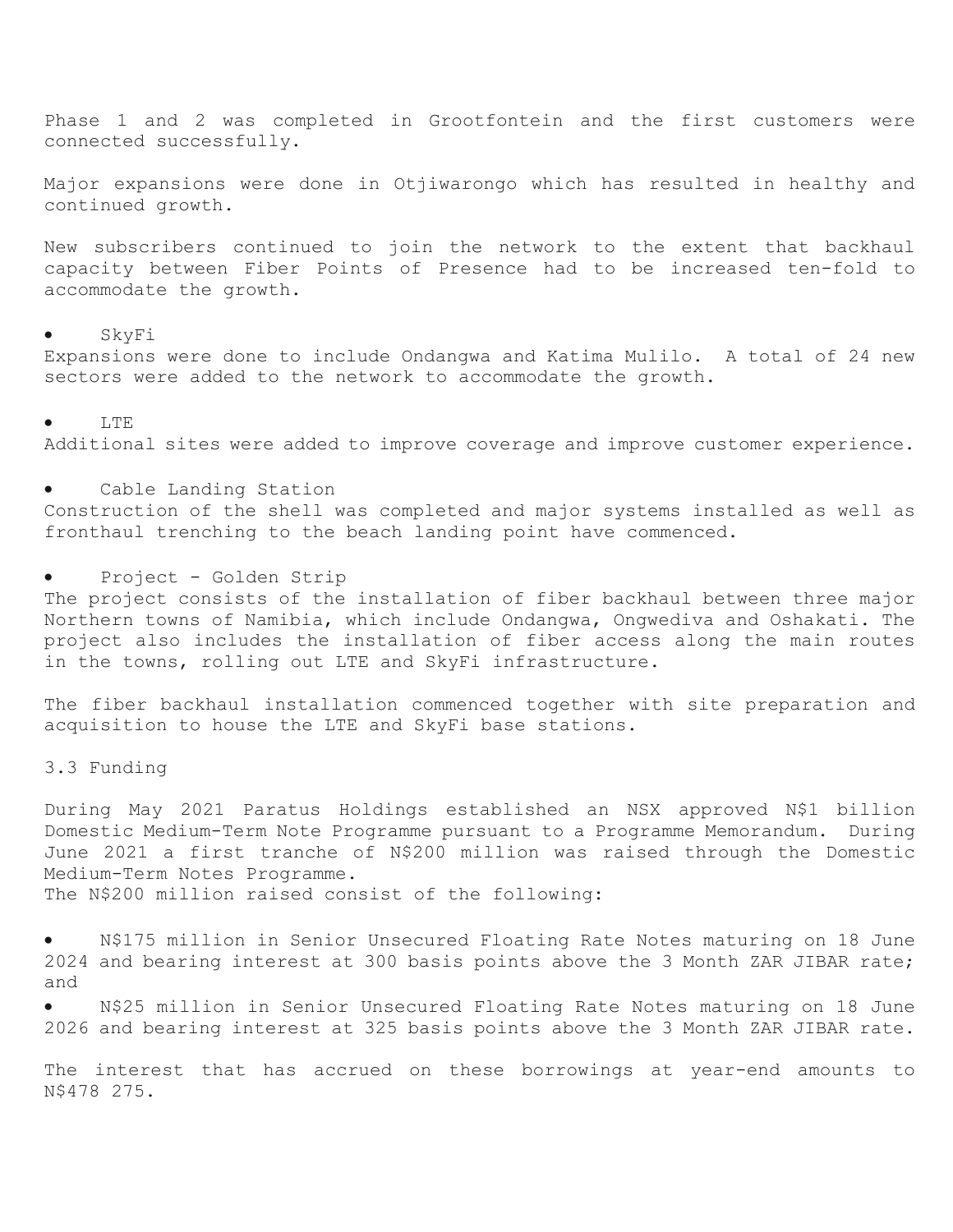N\$66 million of the proceeds were utilised to settle the Development Bank of Namibia term loan and the remainder of the loan capital is to be utilised to fund the Data Center and other infrastructure roll-out for the 2022 financial year. 3.4 Events after the reporting period As at the date of approval of the financial results, the Board was not aware of any material events after the reporting period. 3.5 Changes to the Board There have been no changes to the board of directors. 3.6 Contingent liabilities As at the date of approval of the financial results, the Board was not aware of any contingent liabilities. 3.7 Dividends declared The Group has declared dividends to the ordinary shareholders amounting to N\$ 9 744 624 (30 June 2020: N\$4 872 312), during the 2021 financial year. The directors declared a final dividend of 10 cents per ordinary share. The salient dates of the dividend declared are as follows: • Board declaration date: 21 September 2021 • Last date to trade cum dividend: 22 October 2021 • First day to trade ex dividend: 25 October 2021 • Record date: 29 October 2021 • Payment date: 12 November 2021 3.8 Appreciation The Board would like to thank the management team, service providers and our valued customers for their continued support and dedication. Finally, we would like to thank our shareholders for their support and association with Paratus Namibia Holdings Limited. By order of the Board H B Gerdes - Chairman of the Board 23 September 2021 REGISTERED OFFICE TRANSFER SECRETARIES Paratus Namibia Holdings Limited Transfer Secretaries 104 – 106 Nickel Street, Prosperita, (Proprietary) Limited Windhoek, Namibia 4 Robert Mugabe Avenue, Windhoek P O Box 2401, Windhoek, Namibia COMPANY SECRETARY Cronje Secretarial Services (Proprietary) Limited DIRECTORS H B Gerdes (Chairman) #, S H Birch \*#, S I de Bruin ^, S L V Z Erasmus ^, J J Esterhuyse \*, M R Mostert #, J N N Shikongo #, A Hall ^, B R J Harmse^ (\*South African, #Independent, ^Executive)